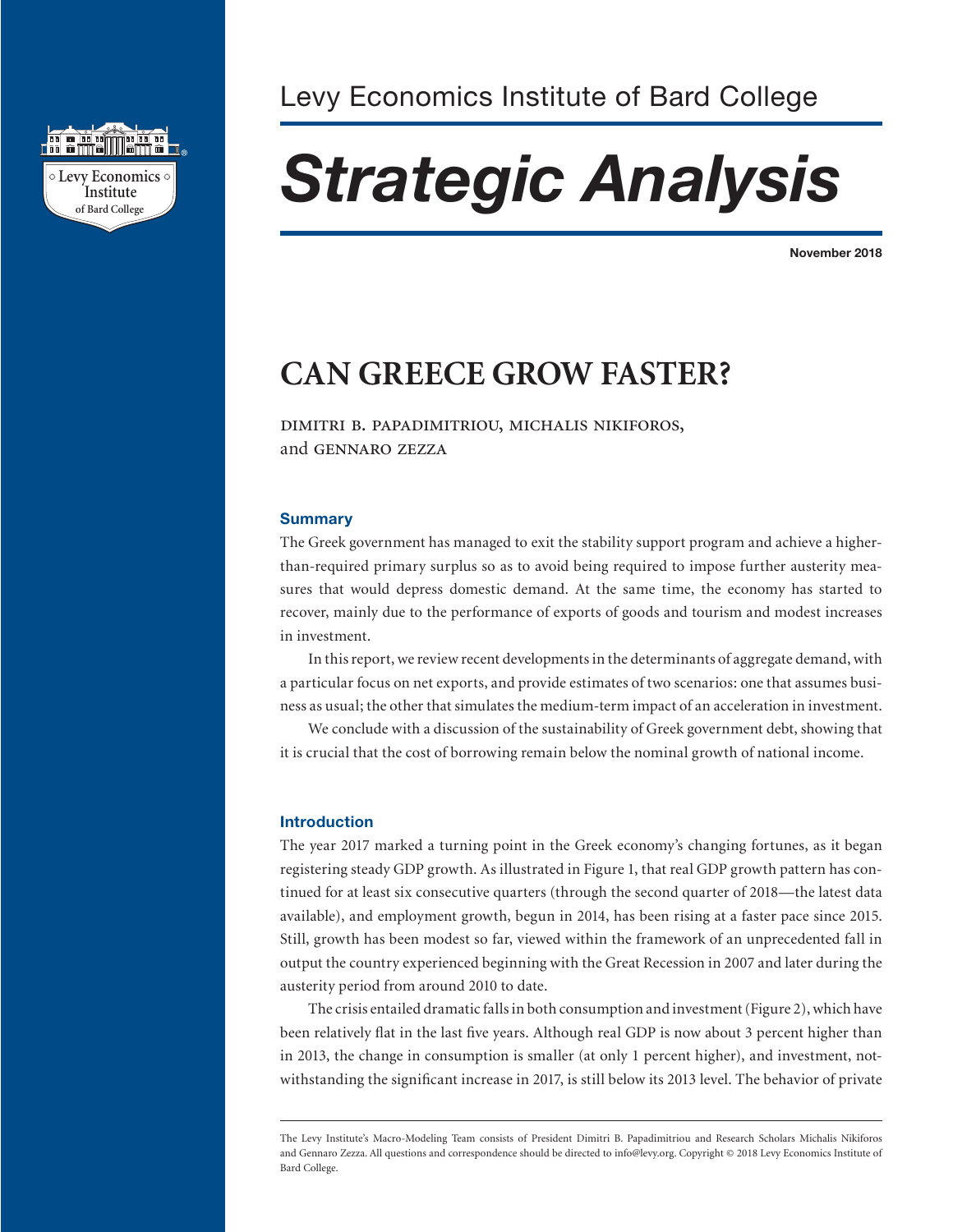sector demand has therefore been very much in line with the New Cambridge approach to macroeconomics, which assumes that both consumption and investment react to changes in the autonomous components of demand (government expenditure and exports), but are unable to lift the economy out of a crisis on their own (unless they can be financed by borrowing, which is not in the cards for Greece).

A prolonged fall in investment is not only harmful to the level of aggregate demand, but also destroys productive capacity, with consequences for the country's ability to grow in the longer run. Using figures from the nonfinancial sector accounts, we estimate that the net investment of the nonfinancial business sector<sup>1</sup> has been negative from the first quarter of 2009 to the present, at a cumulated amount of €39 billion, constituting a rough estimate of the amount of net investment needed to bring the stock of capital back to where it was in 2009. The spike in investment in 2017 may mark a turning point, although the aggregate figure for gross fixed capital formation includes an extraordinary increase in the purchase of private sector ships. In Figure 2, we also notice the large drop in consumption in the third quarter of 2015, which we attribute to capital controls.

Real GDP has been growing faster than domestic demand because of the robust performance of exports, as we will discuss below. The other remaining component of demand—government expenditure—has behaved procyclically during the crisis and is now about 10 percent lower than it was in 2013, thereby acting as a drag on the economic recovery.

Another interesting variable emerging from Figure 1 is the increase in employment, which reduced the unemployment rate from its highs of 27.7 percent and 26.5 percent (in 2013 and 2014, respectively) to 19 percent in the second quarter of 2018—still much higher than the trough of 7.6 percent in 2008, before the Greek crisis started.

In this report, we provide some evidence of the effects of the policies adopted in Greece in accordance with international lenders' Memoranda of Understanding (MoUs), and explore the possibilities for increasing the country's growth rate in the medium term.

# **The Financial Balances Approach**

Our analysis of the US and the Greek economies is derived from the results of the Levy Institute's macroeconomic stockflow consistent models that follow the New Cambridge tradition. Put forward by our late colleague Wynne Godley (among others), the model is centered on a key macroeconomic constraint dictated by the accounting identities between national income (GDP) and the components of demand:

$$
GDP = Y = C + I + G + NX \tag{1}
$$

From this, it is easy<sup>2</sup> to obtain the relation between the financial balances of the private sector, the government, and the foreign sector:

$$
NAFA = S - I = (G - T) + CA \tag{2}
$$

**Figure 2 Greece: Consumption and Investment**



*Source:* ElStat

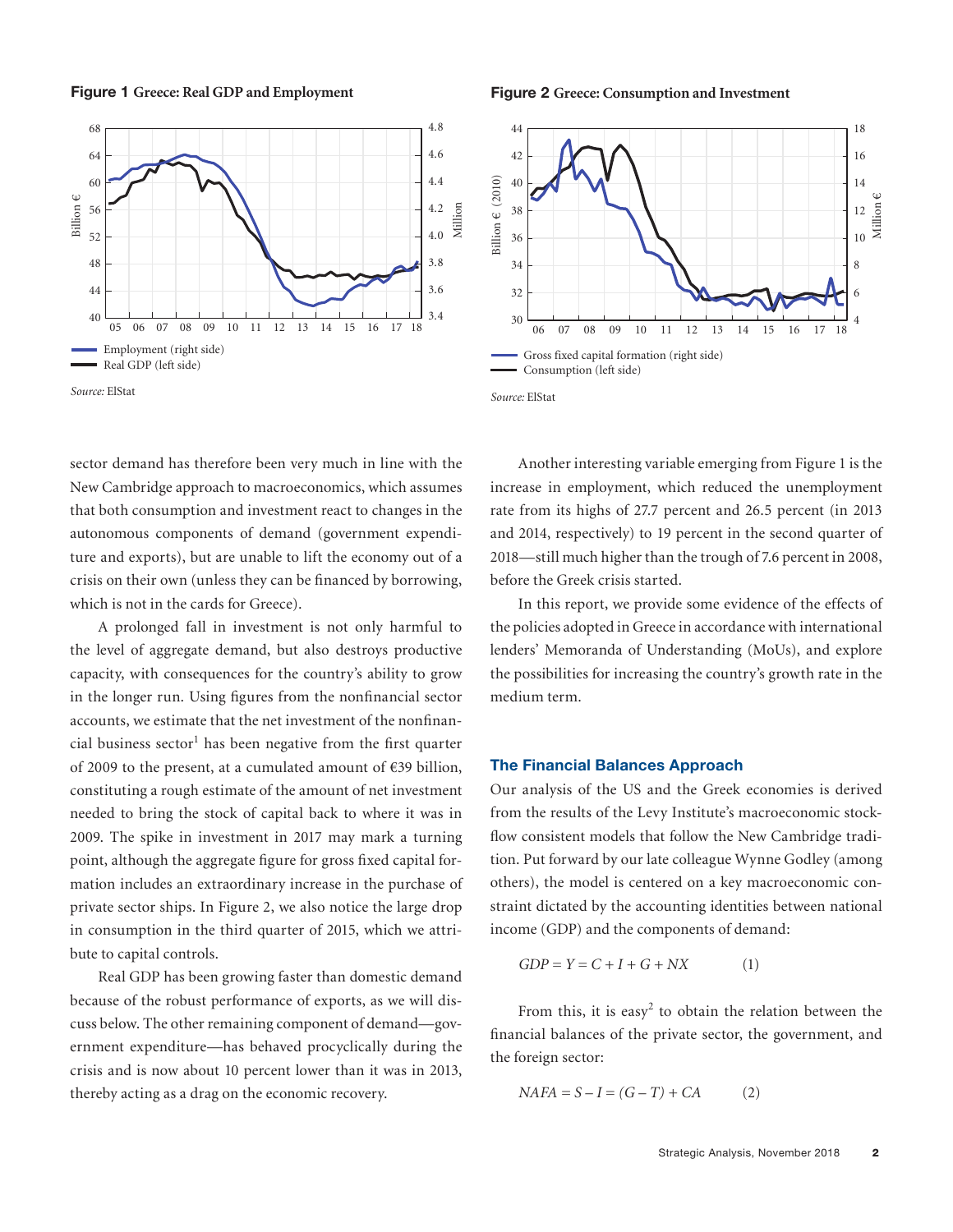NAFA is the net acquisition of financial assets from the private sector equal to the excess of saving (*S*) over investment (*I*). When NAFA is positive, the private sector is accumulating claims on one or both of the other sectors. If NAFA is negative, the private sector is borrowing (or decreasing its stock of financial assets).

Following the financial balances approach, a country that produces a public sector surplus must also produce an external surplus. For the public sector to be in surplus, public expenditure (*G*) must be lower than tax revenues and net transfers (*T*). If the current account balance (*CA*) is larger than the pubic surplus, NAFA will be positive, i.e., the private sector is accumulating net financial claims (on foreigners). When the constraint on the government deficit is binding, as is the case for Greece, achieving a current account surplus is therefore a priority.

In Figure 3, we report the three financial balances for the Greek economy.<sup>3</sup> It is clear from the chart that before the Great Recession the country's real problem was its current account deficit, which—without taking into account net transfers from abroad on the capital account—had reached 17 percent of GDP. It is also clear from the same figure that this was not only a problem stemming from a large government deficit, but also the private sector's large net borrowing position. When the crisis erupted and the government was called to the rescue, the private sector went back to positive territory by 2009, with

the government deficit mirroring the movement in the private sector balance.

In Figure 4, we break down the financial balance of the private sector into its components: the net lending of households, nonfinancial corporations, and the financial sector.<sup>4</sup> As the figure documents, since the beginning of the crisis in 2008, the financial sector registered the biggest gain in terms of reducing its liabilities and increasing its assets. The government's priority was the recapitalization of the banking sector, which further increased the government deficit, leaving no room for improving the balance sheets of households and nonfinancial firms hit severely by the crisis. Consequently, the latter became less and less able to service their debts, which in turn had a sizeable impact on the stock of nonperforming loans (NPLs)—making it necessary to recapitalize banks anew. But let bygones be bygones.

As we have argued elsewhere (Papadimitriou, Nikiforos, and Zezza 2016), the austerity policies implemented in Greece were not motivated by the need to reduce the level of *public* debt, but rather to make the *foreign* debt sustainable by increasing net exports and ensuring a positive current account balance. This can be achieved in the short term by depressing domestic demand (a combination of government cuts and tax revenue increases), which has an immediate impact on imports. Furthermore, an internal devaluation will contribute to improvements in price competitiveness and increases in net exports.



#### **Figure 3 Greece: Sectoral Balances**

**Figure 4 Greece: Net Lending (two-year moving averages)**



*Source:* ElStat, Bank of Greece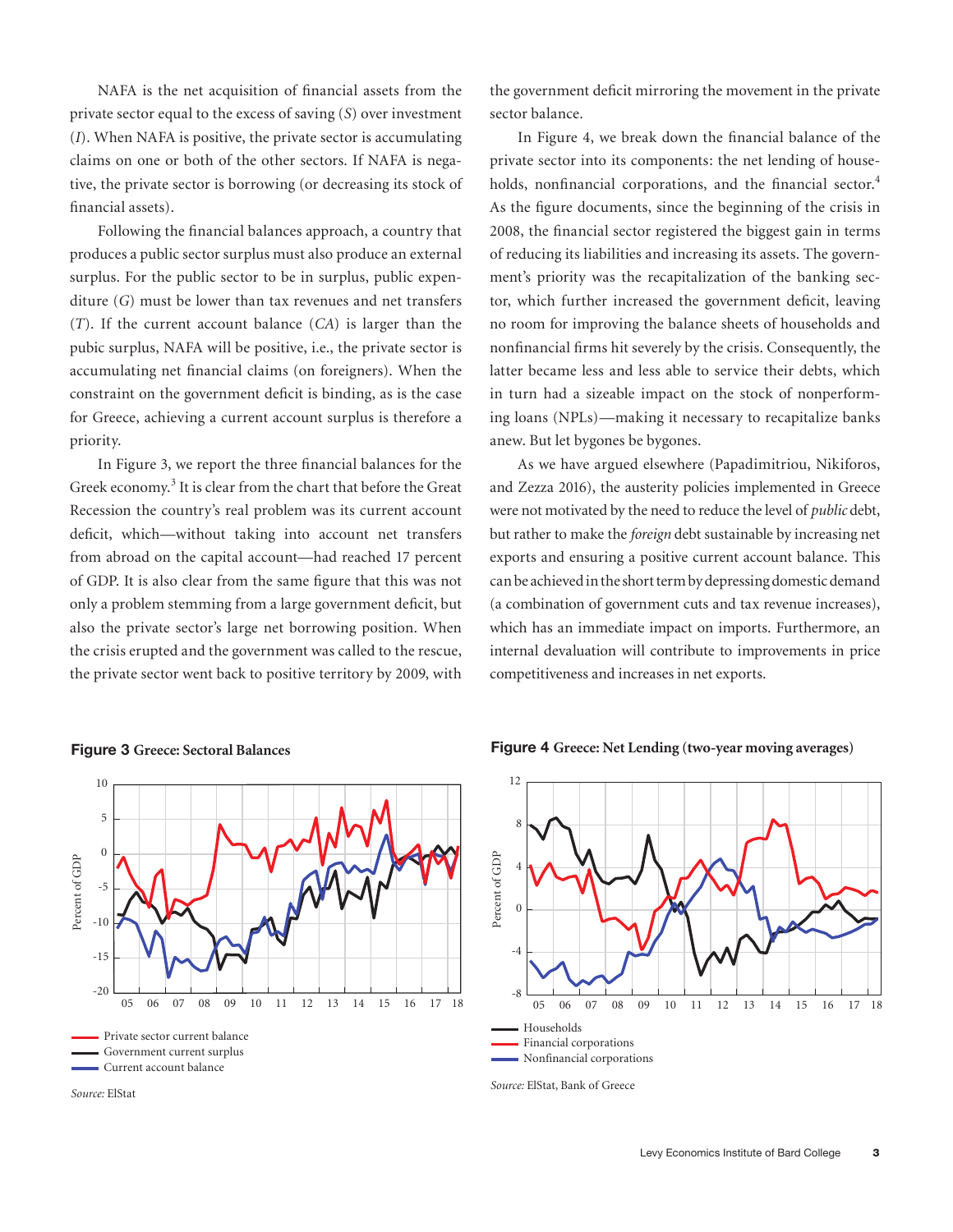The financial balances approach also implies that if the government needs to transform its budget deficit into a surplus, the current account balance must exceed the government budget surplus, or else the private sector must experience a deteriorating net financial position. The private sector's deteriorating position is likely to result in a further drop in consumption and investment and, in turn, a decline in national income. In the following sections, we provide some evidence of the stance of fiscal policy in recent years, as well as discuss the performance of exports and analyze the other determinants of the current account balance, to help us evaluate the prospects of sustainable growth in the coming years.

# **Fiscal Policy**

On August 21, 2018, Greece finally exited the stability support program, which was agreed to with the European Stability Mechanism (ESM), and entered into an "enhanced surveillance framework" established to monitor the actions of the Greek governments in the coming years with respect to debt sustainability and implementation of the reforms agreed upon in past MoUs.<sup>5</sup>

The Medium Term Fiscal Strategy 2019–2022 (MTFS) (European Commission 2018), drafted on June 20, details the path for future government actions, related to:

- 1. Restoring fiscal sustainability by achieving a mediumterm primary surplus of 3.5 percent of GDP, to be maintained over the coming years;
- 2. Safeguarding financial stability by supporting NPL resolutions, restructuring debt, and liquidating "nonviable businesses";
- 3. Implementing "structural reforms" aimed at supporting growth, competitiveness, and investment, including privatization and "efficient monetization of valuable State assets"; and
- 4. Implementing reforms to improve the quality and efficiency of the public sector.

The first constraint is probably the most relevant from a macroeconomic perspective, since it limits the government's ability to stimulate the economy, even in the face of stubbornly high unemployment rates and a large output gap.

For the coming months, the MTFS, depending on the size of budget surplus achieved, may require increases in personal income taxes, offset by reductions in indirect taxes and/

#### **Figure 5 Greece: Government Expenditure**



or social security contributions and increases in some welfare benefits to avoid depressing domestic disposable income even further.

Due to austerity, fiscal policy has had a strong procyclical stance since 2010. The GDP component of government expenditure consisting of the public sector wage bill fell by  $\epsilon$ 10 billion (or 30 percent) between its peak (in 2009) and 2014, and since then has remained stable in nominal terms (Figure 5). Social benefits, which include pension payments, fell by about €8 billion between their peak (in 2010) and 2014, and since then have also stabilized.

In 2010, sectors related to public services<sup>6</sup> were employing about 937,000 people, or 21 percent of total employment. This figure was down to 810,000 in 2014, contributing to the dramatic increase in unemployment. Employment has been rising in these sectors from 2014 to the present, reaching 882,000 jobs in the second quarter of 2018. Comparing this trend with the flat wage bill in Figure 5, however, implies that average nominal wages have fallen in these sectors.

In Figure 6, we report the dynamics of the major components of government revenue in nominal terms. During a recession, tax revenues are expected to fall with declining income, so the relative stability of revenues from direct taxes implies an increase in the average tax rate on income. In terms of GDP, direct taxes have remained at the same level (8 percent) from mid-2010 to mid-2018.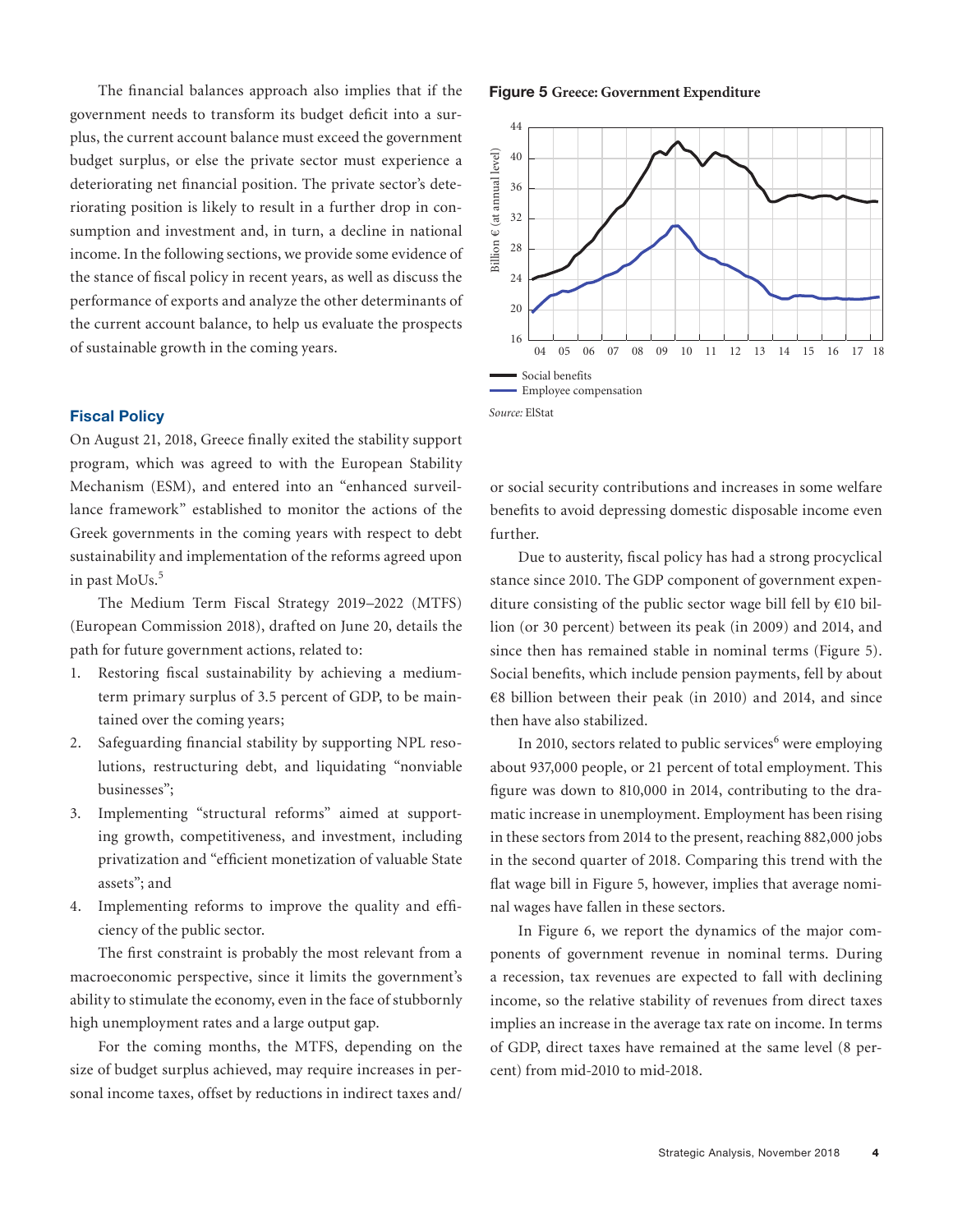



Indirect taxes have increased as a share of GDP, from 12 percent in 2010 to the current 17.5 percent. As Figure 6 shows, they fell in nominal terms (alongside income) until 2014, but have increased since then. Social contributions had been falling with employment and wages, and are now recovering slowly.

The MTFS covers required reforms yet to be undertaken that would improve the government's efficacy in collecting tax revenues in a more equitable way, and the newly established independent agency for Public Revenues Collection has shown significant promise in reducing tax avoidance and evasion. Given the still-difficult economic climate, tax payments continue to lag.

The MTFS mentions that "for the 2014–2020 period, more than EUR 35 billion is available to Greece through EU funds" and "the European Commission's Investment Plan for Europe and the EBRD [European Bank for Reconstruction and Development] will provide additional sources of investment." Additional funds to support various forms of entrepreneurship from the European Investment Bank (EIB) and the European Investment Fund (EIF) are also available to enhance private sector investments. We will use these figures for our simulations of fiscal policy in our projection period, 2018–20, and will assume no further significant increases in public sector investment expenditures over this period.

With private sector demand waiting on a real recovery to materialize so large increases in consumption and investment can occur, and fiscal policy constrained by eurozone agreements, GDP growth can only come from net exports and foreign investments, to which we next turn.

# **The Current Account and its Components**

As discussed above, the main purpose of austerity for Greece was to restore the current account balance so as to make the country's foreign debt sustainable. In Figure 7, we report the components of the balance of trade in goods and services, measured in current prices. As expected, the 2008 global crisis had a large impact on international trade and led to a dramatic drop in Greece's exports and imports. In the following period, imports kept falling in concert with decreasing GDP, the result of harsh austerity measures. Since the third quarter of 2015, imports have been rising again, following the path of exports, as we analyze below.

After a fall during the Great Recession, exports increased steadily up until 2015—when capital controls were imposed and then recovered once the controls were gradually lifted. Can this resilient performance of exports be the result of "structural reforms" linked to the austerity and internal devaluation policies? The answer is not so straightforward.

In Figure 8, we plot exports of goods and services at constant 2010 prices, along with our weighted index of the real GDP of Greece's main trading partners. It seems Greek exports followed the trend of the real income of their main importers during the austerity period of 2010–14, accelerating above this trend in 2014 and also in the more recent period. If, therefore, the

#### **Figure 7 Greece: Exports and Imports**

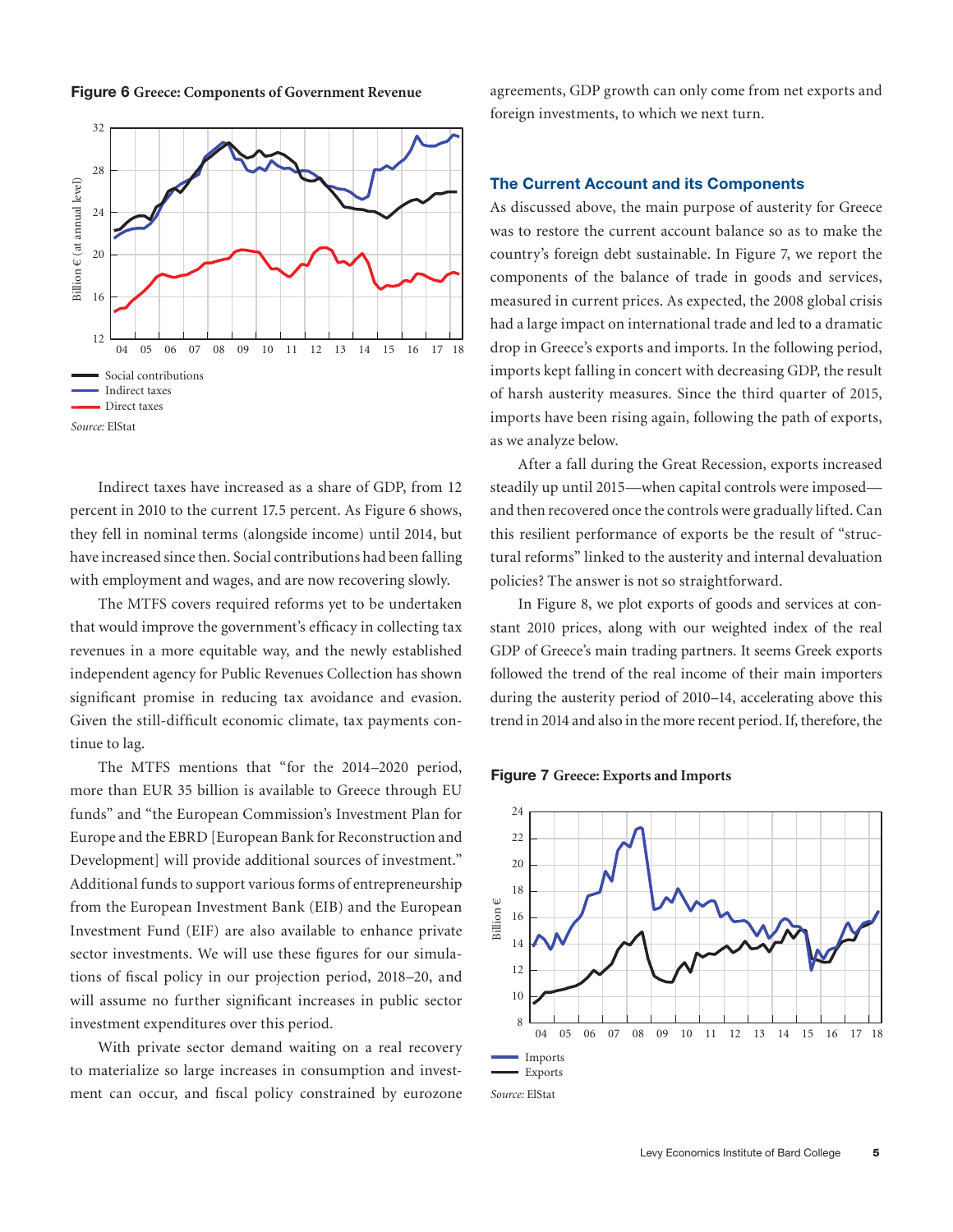strong performance of exports is due to improved price competitiveness following "labor market reforms," this dynamic would only seem to apply to the 2014 and 2017–8 periods.

Direct measures of price competitiveness can be obtained by examining the movements of the deflator for exports relative to other price indices. The deflator for exports of goods relative to the weighted average of domestic prices of Greece's major trading partners reached its peak in 2010, falling by about 25 percent at the end of 2015 and not recording further improvement afterward. The real effective exchange rate, published by the Bank for International Settlements, records a similar fall, albeit of a smaller magnitude (12.8 percent), and remaining flat from 2015 to the present. The data seem to support the hypothesis that price competitiveness has increased for Greek exports, possibly partly explaining the 2010–14 export growth displayed in Figures 7 and 8, but not for the most recent periods after 2015, when exports increased further.

Available data on the destination of Greek export goods do not reveal a clear shift. Greece's exports were mainly to Germany (7 percent of total exports in 2017, down from 11 percent in 2010), $7$  Italy (10 percent), the United Kingdom, and the United States (around 4 percent). Exports to other eurozone countries were 37 percent of total exports in 2010, declining to 23 percent in 2013, and recovering to 29 percent in 2017. During the slowdown of the eurozone markets, the share of exports to Turkey increased to a maximum of 13.7 percent of total exports, declining again (to 5.5 percent in 2017) when the eurozone markets recovered.

Since exports are a key factor in the Greek recovery, have Greek exporters fared better than their competitors? The simple answer can be provided by checking the increase in the volume of Greece's exports against those of the eurozone as a whole. According to Eurostat,<sup>8</sup> from 2009 (the year when international trade hit the trough) to 2017, the average growth rate of Greek exports at constant prices was the same as for the whole eurozone area. If the aim of increasing price competitiveness was to gain in trade relative to competitors, the results are not very encouraging. It is interesting to report that AMECO (the annual macro-economic database of the European Commission's Directorate General for Economic and Financial Affairs) projects exports of goods to show an increase in volume of 5.6 percent in 2018 and 5 percent in 2019.

One of the sources of the improvement in the value of Greek exports is connected to the oil trade. Greece imports crude oil and exports it refined, so part of the export revenues (and the value of imports) have been rising in concert with oil prices. In Figure 9, we show this correlation: both exports and imports of oil have risen in value alongside the international price of oil since the beginning of 2016. The oil balance is still negative, although it has shrunk to about €4 billion/year from around €6 billion before 2016.

Although further analysis would be required to provide additional details, we believe that Greek industry is sharing the same path as other economies that are increasing their integration in international value chains, where a growing portion of



#### **Figure 8 Greece: Real Exports and Foreign Demand**



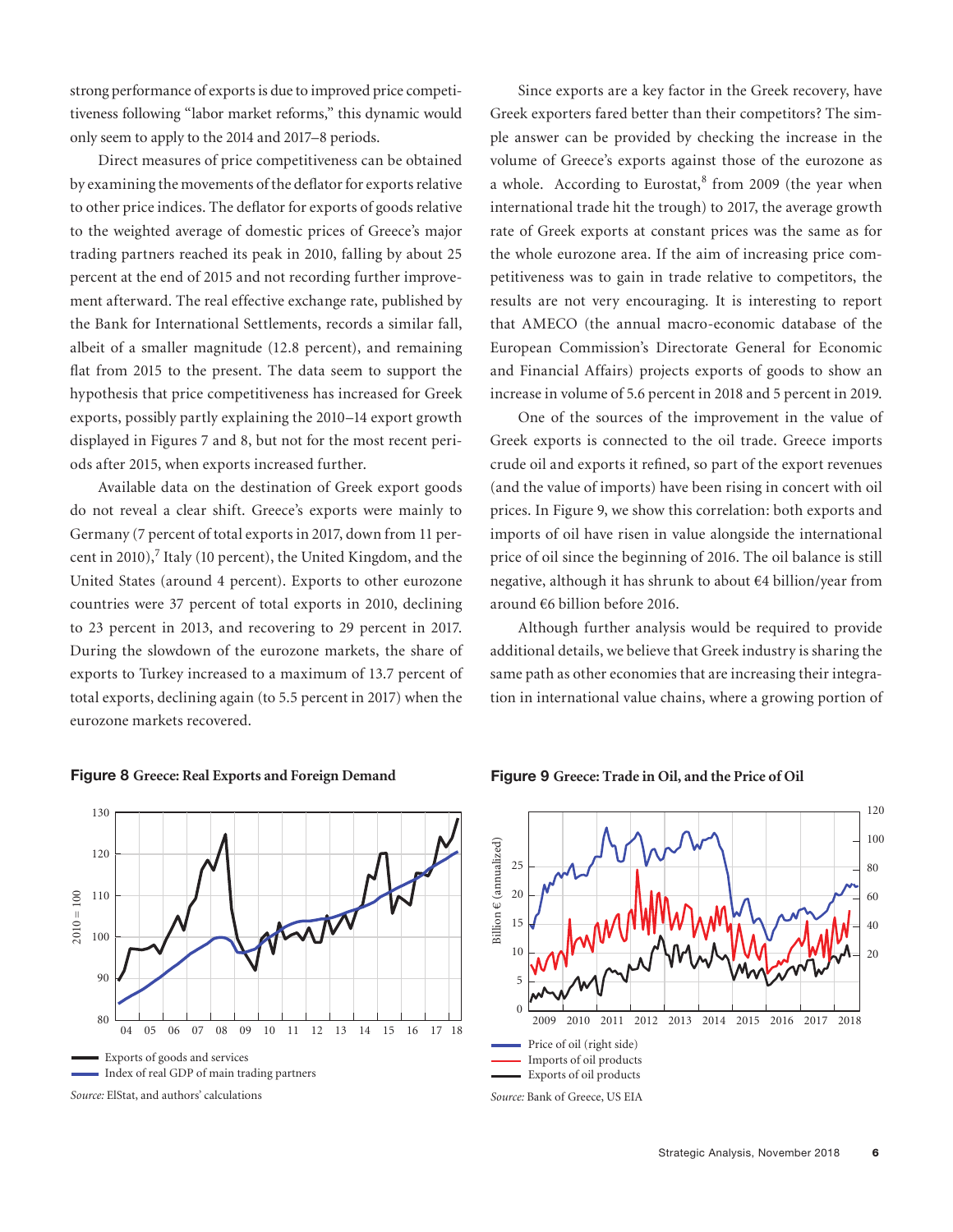#### **Figure 10 Greece: Exports of Services**



**Figure 11 Greece: Debt of Households and Firms**



trade is intra-industry and not necessarily driven by aggregate indicators of price competitiveness.

The balance of trade in services has traditionally been the main source of income from abroad for Greece. This is still the case for the second quarter of 2018, recording a deficit in the visible balance of  $\epsilon$ 4.4 billion, and a surplus for the trade in services of the same amount. Historically, exports of services were much higher than exports of goods: before the Greek crisis, in 2008, exports of goods were €24 billion, against €32 billion for exports of services. Since 2009, however, exports of goods have been rising faster than exports of services, and the former have been higher than the latter since 2011. But, as mentioned above, the increase in the value of exports of goods is matched by a similar increase in the value of imports—a sign of the relevance of intra-industry trade—so that the overall visible trade balance remains in negative territory, at about 10 percent of GDP.

In Figure 10, we report the components of the exports of services, as published by the Bank of Greece. The figure shows that revenues from tourism-related activities (travel) have been growing steadily, while the other major source of revenues (transport) has not yet recovered from the first shock during the Great Recession, or the second shock created by the imposition of capital controls in 2015. Overall, exports of services are still €5 billion below their peak in 2008. The gap will be partly filled by the growing tourism-related activities, but attention is required for expanding the other service categories, especially transport.

# **Consumption and Investment**

As mentioned above, consumption and investment have been adapting to the cycle rather than stimulating it. This was not the case in the precrisis period, when private demand grew faster than disposable income, saving became negative, and households and/or firms borrowed. This ultimately resulted in a growing debt-to-income ratio, as shown in Figure 11, which reports long-term loans outstanding for both households and nonfinancial corporations.

When austerity started, households experienced a reduction in employment and average wages, while firms faced a dramatic drop in demand; these factors led to the increase in NPLs and the drying up of credit. As of June 2018, 44 percent of residential loans and 48 percent of business loans are nonperforming (showing small decreases since 2014).<sup>9</sup> More needs to be done to restore the health of the private sector's balance sheets, since it will be inconceivable to expect an increase in domestic demand based on credit expansion when the banking sector is reluctant to support it.

All eyes must turn toward investment, especially foreign direct investment (FDI), which apparently helped Cyprus get out of its own crisis (Darvas 2018). In Figure 12, we report the stock of FDI in Greece, along with the value of Greek equities held by foreign agents.<sup>10</sup> In 2017, FDI was  $\epsilon$ 3.7 billion, denoting a dramatic increase compared to 2016, but smaller than the increase seen in 2015. However, other than FDI, (domestic) investment was essentially nonexistent in 2015, while it increased in 2017.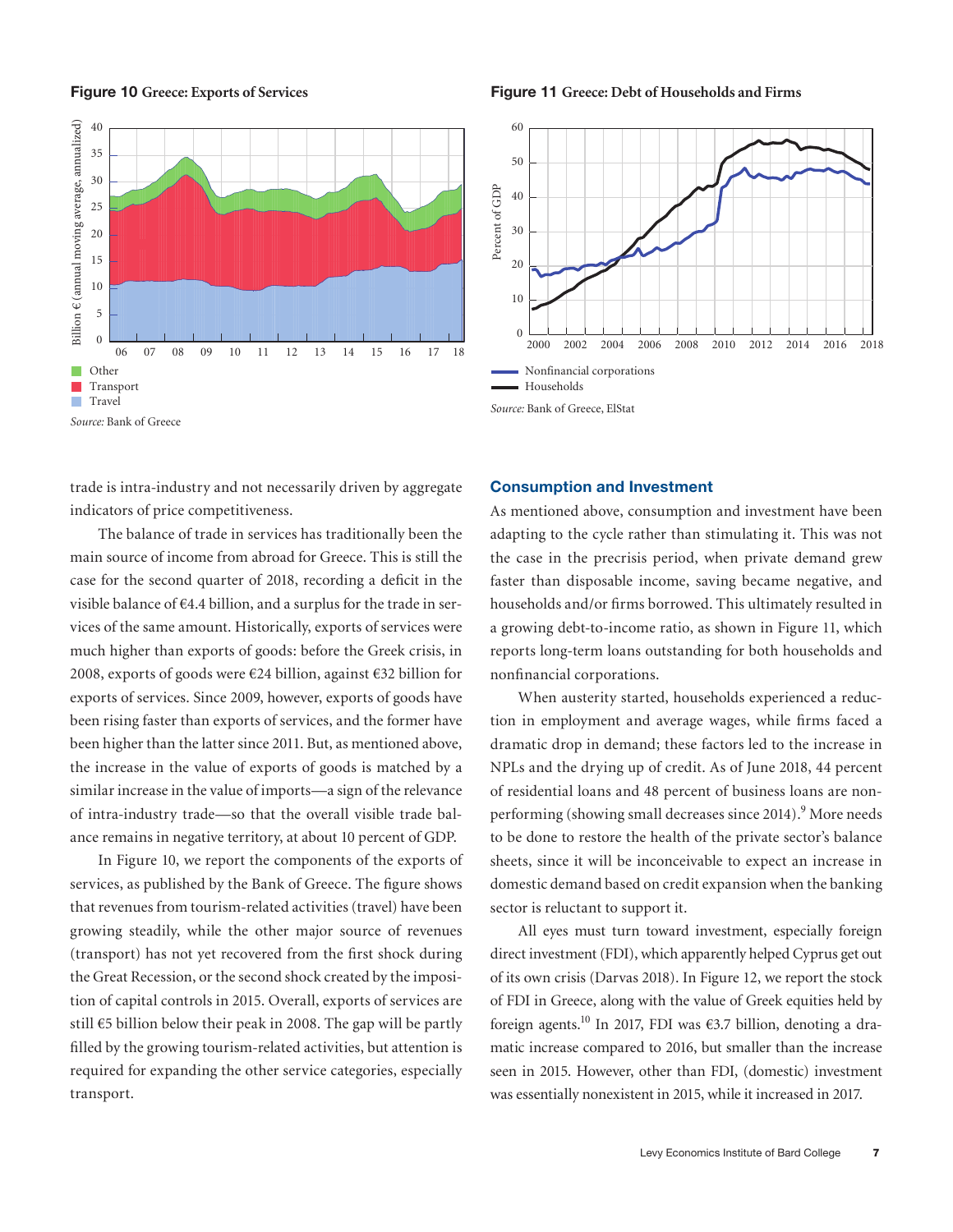The trends in Figure 12 show the high correlation between incoming FDI and equities of nonfinancial corporations held abroad: both have been increasing since 2015, accelerating in 2017 and the first two quarters of 2018. But does FDI translate into an increase in Greek real assets—residential and nonresidential—or is it just taking control of domestic corporations? To facilitate increased production geared toward exports, a fraction of FDI in 2017 focused on strategic investments in existing but indebted corporations that were unable to expand needed capacity.

Finally, we note that domestic demand has recently been growing faster than what the dynamics of disposable income and wealth would predict. As a result, the private sector as a whole has gone back to a low net borrowing position: if we combine the net lending data in Figure 4, we can show that the private sector as a whole has turned from a net lender to a net borrower in 2017. This may be due to financing consumption and investment expenditures out of reduced financial assets (since an increase in liabilities is less likely): a trend which we assume will sustain the Greek economy in the near future, but cannot be expected to last for a prolonged period.

# **Our Projections**

As usual in our Strategic Analyses, we construct a baseline scenario adopting hypotheses that are as neutral as possible for all variables that drive our model. Foreign demand and inflation are taken from the International Monetary Fund's (IMF)





*World Economic Outlook* projections, while monetary policy is assumed to maintain interest rates at their current level. Fiscal policy is assumed to keep nominal expenditure growing with the expected real GDP growth rate, with no changes in tax rates.

Our first assumptions on government outlays are justified by recent trends: government expenditure, measured at current prices in national accounts, peaked in 2009 at almost €70 billion and was down to €40 billion in 2016, remaining roughly stable up to the second quarter of 2018. Social benefits peaked at €45 billion in 2010, were down to €33 billion in 2013, and fluctuated between €33 billion and €36 billion from 2013 to 2018. Given that the economy is now growing and has reached its target in terms of the primary balance, assuming real public expenditure grows with GDP should imply a neutral stance for fiscal policy.

According to the MTFS, the government is supposed to enact further pension reform at the beginning of 2019. At the time of this writing (October 2018), it is still unclear whether such reform will be implemented or modified, given that the government has more than achieved its target for the primary surplus. In any case, should this policy be implemented, we assume that it will be offset by an increase in other types of transfers to the private sector, so that it will be neutral at the aggregate level. Changes to be implemented in direct taxation, following the MTFS prescriptions, are meant to be compensated for by a reduction in property taxes, so again we assume that—should these measures be implemented—they will not have a material impact at the aggregate level.

We assume, following recent data, $11$  that the number of tourists in the third and fourth quarter of 2018 grows at an annual rate of 10 percent, to increase by a more moderate 5 percent from the beginning of 2019 onwards. We further assume that average expenditure per tourist, which declined by 30 percent between 2009 and 2016 but increased and stabilized from the beginning of 2017, remains stable at the current level in the forthcoming quarters.

Finally, we assume that transfers from abroad, mainly due to European structural funds, amount to €2.5 billion spent in 2018, and €8 billion spent each year in the rest of the simulation period.

As discussed above, we include in our simulations that domestic demand will be fueled—on a small scale—by a reduction in the private sector's holding of financial assets until the end of 2019.

*Source:* Bank of Greece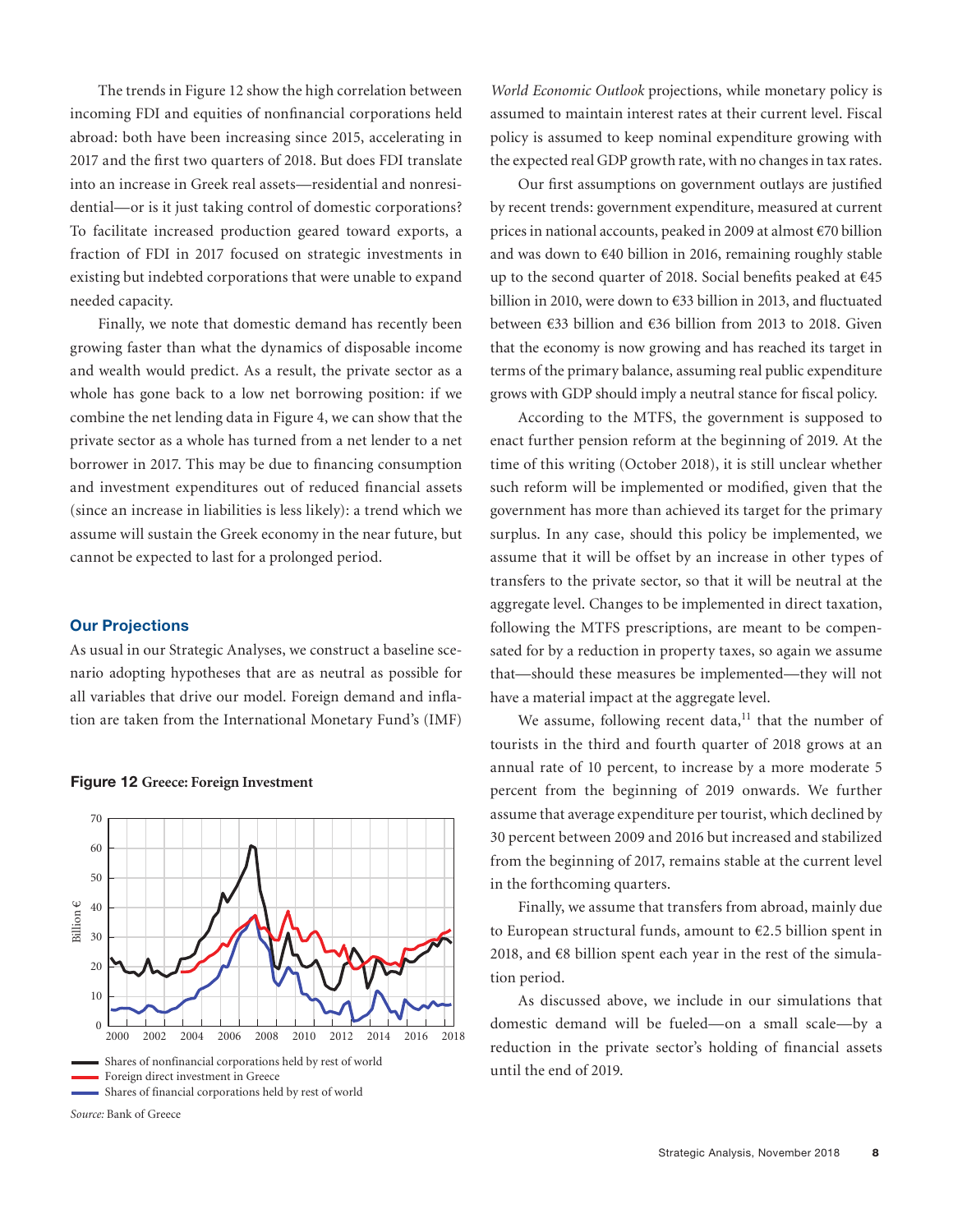The slowdown in the growth rate of the economy partly depends on our assumption that the additional private expenditure financed by a reduction in financial assets will slowly end as the economy recovers.

As the primary surplus increases, the government may be able to restore public investment to higher levels starting in 2019. A higher growth rate in 2018 and 2019 will have beneficial consequences on tax revenues, and therefore on the size of the government's primary surplus. Although it might be realistic to expect the government will undertake further expenditures as the budget surplus grows, we do not make such an assumption in our baseline.

In the baseline scenario, we do not take into consideration additional increases of investment (other than normal) due to starting new businesses or expanding existing ones. A number of these business starts and expansions took place in late 2017, but more are needed, as a strong recovery cannot be achieved unless productive capacity is expanded. It is also worth mentioning that residential investment was a crucial driving force of growth for the Greek economy before the crisis, having reached 46.5 percent of total investment in 2007. The crisis drove gross residential investment to very low figures and investment would be needed both for expanding productive capacity and to increase the volume and quality of housing.

To evaluate the impact of an increase in investment that could be driven by private foreign capital, we simulate the effects of a boost of €500 million in the first quarter of 2019, increasing in the following quarters so that total investment is roughly €3 billion higher in 2019 with respect to the baseline, and  $66$  billion higher in 2020. The impact on the economy is reported as the "alternate scenario" at the bottom of Table 1.

As expected, the combined effect of reduced government expenditures and revenue increases generates a larger-thanrequired primary surplus. Based on the government's previous actions, this "surplus dividend" has been appropriated to various social benefit programs, i.e., an extra month of pension benefits and rent and heating expenditure subsidies. In 2019 and 2020, the primary surplus could be used to reduce indirect taxation and public pension employee/employer contributions as an impetus to increasing domestic demand, income, and employment (this reduction is not, however, included in our scenarios). On the other hand, faster growth in domestic demand, given the country's marginal propensity to import, will affect the current account negatively.

#### **Table 1 Greece: Key Indicators under Alternative Scenarios**

|                                 | 2017   | 2018   | 2019   | 2020   |
|---------------------------------|--------|--------|--------|--------|
| Baseline scenario:              |        |        |        |        |
| Real GDP (growth rate)          | 1.5    | 1.8    | 1.9    | 0.8    |
| Gov. total surplus (% of GDP)   | 0.8    | 0.7    | 2.6    | 1.9    |
| Gov. primary surplus (% of GDP) | 4.0    | 4.1    | 5.8    | 4.9    |
| Current account (% of GDP)      | $-1.2$ | $-0.9$ | 0.6    | 1.9    |
| Alternate scenario:             |        |        |        |        |
| Real GDP (growth rate)          | 1.5    | 1.8    | 3.5    | 3.5    |
| Gov. total surplus (% of GDP)   | 0.8    | 0.7    | 3.0    | 3.1    |
| Gov. primary surplus (% of GDP) | 4.0    | 4.1    | 6.1    | 5.9    |
| Current account (% of GDP)      | $-1.2$ | $-0.9$ | $-0.8$ | $-1.4$ |

# **A Note on Debt Sustainability**

A lot of ink has been spilled on the question of whether Greek public sector debt is sustainable with these growth rates. An interesting projection exercise on debt sustainability has recently been published by Eichengreen et al. (2018), where they conclude that the debt will be unsustainable under reasonable assumptions for growth, primary surpluses, and interest rates, and call for some measures of debt restructuring. We have advocated an intervention to restructure or forgive Greek debt on a number of occasions (see, for instance, Papadimitriou, Nikiforos, and Zezza 2015).

A standard textbook rule to evaluate debt sustainability is given by the following equation:<sup>12</sup>

$$
(r-g)\cdot d < s\tag{3}
$$

In this equation, *r* is the average (nominal) interest rate on debt outstanding, *g* is the growth rate in nominal GDP, *d* is the stock of debt relative to GDP, and *s* is the primary surplus as a percent of GDP. The formula is obtained from simple debt accounting and should be based on net financial liabilities (i.e., financial liabilities less financial assets), even though it is also used with reference to gross government debt.

If we compute *d* from net government liabilities, as published in the financial accounts of the Bank of Greece, we see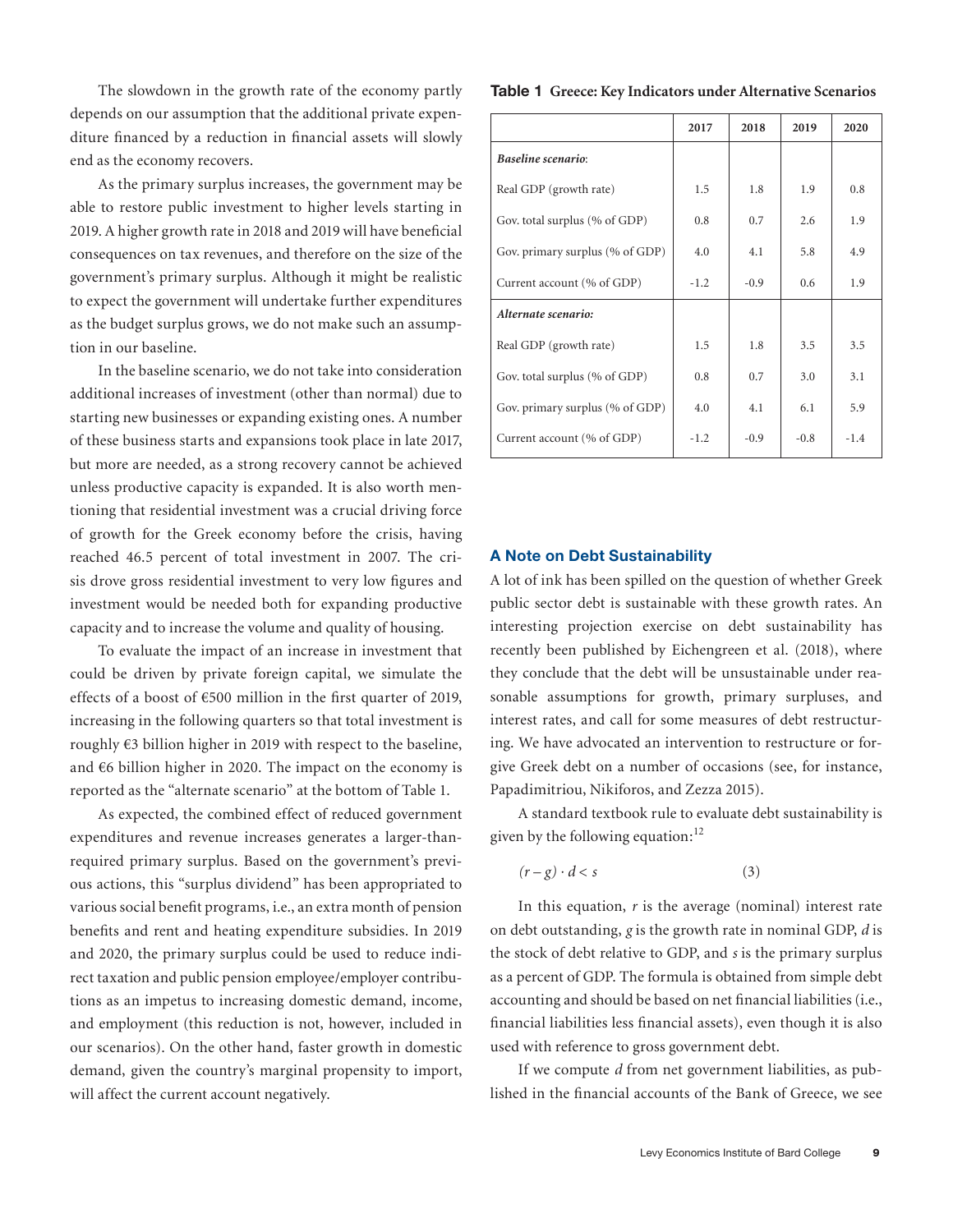that gross government debt was about €385 billion at the end of March 2018, while net liabilities were €266 billion. Measuring annual GDP from the latest quarterly data, nominal GDP was at €178 billion in the first quarter of 2018. We therefore estimate the debt-to-GDP ratio (*d*) at 149 percent.

It is not easy to estimate the average interest rate paid on government debt. This must be a weighted average of what the Greek government pays on its loans from eurozone institutions and the IMF—currently very low—and what it pays when borrowing from financial markets. The latter figure can be approximated by the interest rate on Treasuries with a maturity of 10 years (one of the European Monetary Union convergence criteria), which we report in Figure 13, along with the interest rate on German Treasuries. In September 2018 this rate was 4.17 percent. Our own estimate of the average interest rate paid by the government is lower, at 2.3 percent.

With an inflation rate of 1 percent, any growth rate in real GDP above 1.3 percent implies that the left side of equation (3) is negative and the debt-to-GDP ratio, regardless of its current size, will fall (albeit slowly), provided that the primary surplus is roughly zero.

If the average interest rate on debt approximates the current cost of refinancing on the market, at 4.17 percent, equation (3) implies that a primary surplus of 2 percent or higher is needed in order to reduce the debt-to-GDP ratio.

Our baseline figures are therefore reassuring for the sustainability of public finances, provided that interest rates remain under control. Figure 13 also implicitly shows that an





increase in the cost of borrowing would have destabilized Greek finances: a discussion on this point would imply addressing the literature on the role of central banks as lenders of last resort to sovereigns, which we avoid for space considerations.

# **Conclusion**

Greece has successfully exited the international lenders' stability support program and is well on the road to recovery, having achieved steady GDP growth beginning in 2017, together with a larger-than-necessary primary budget surplus.

Data on the growth of exports of goods and tourism-related services have been positive and the signs of this continuing during the years of our simulation period are very encouraging. In addition, 2017 marked a noticeable growth in both domestic and foreign direct investment, but a much larger increase is absolutely necessary if Greece is to regain a significant fraction of the GDP lost during the Greek crisis that began in 2009. The crucially important role of investment is shown in our simulations of the alternate scenario, under which robust growth rates in GDP and the consequent increases in employment would accelerate Greece's return to precrisis economic conditions.

Our report shows that if business continues as usual documented in the projections of the baseline scenario growth rates will be modest, recovery will be slow, and it will take a much longer time horizon to achieve the employment and income levels of the precrisis period.

Our report ends with an attempt to answer the muchdebated issue of the country's public sector debt sustainability. Debt sustainability analyses prepared by the IMF, European Central Bank, and ESM vary widely. Our own analysis shows that debt may be sustainable, depending on interest rates and length of maturity.

# **Notes**

- 1. Computed as the difference between gross fixed capital formation (line P.51) and consumption of fixed capital (line K.1) in the nonfinancial accounts by institutional sector, nonfinancial corporations, published by ElStat.
- 2. To obtain (2) from (1), subtract taxes (*T*) and all other net payments to the government from both sides, and add net transfers to the foreign sector (*TR*) to both sides: